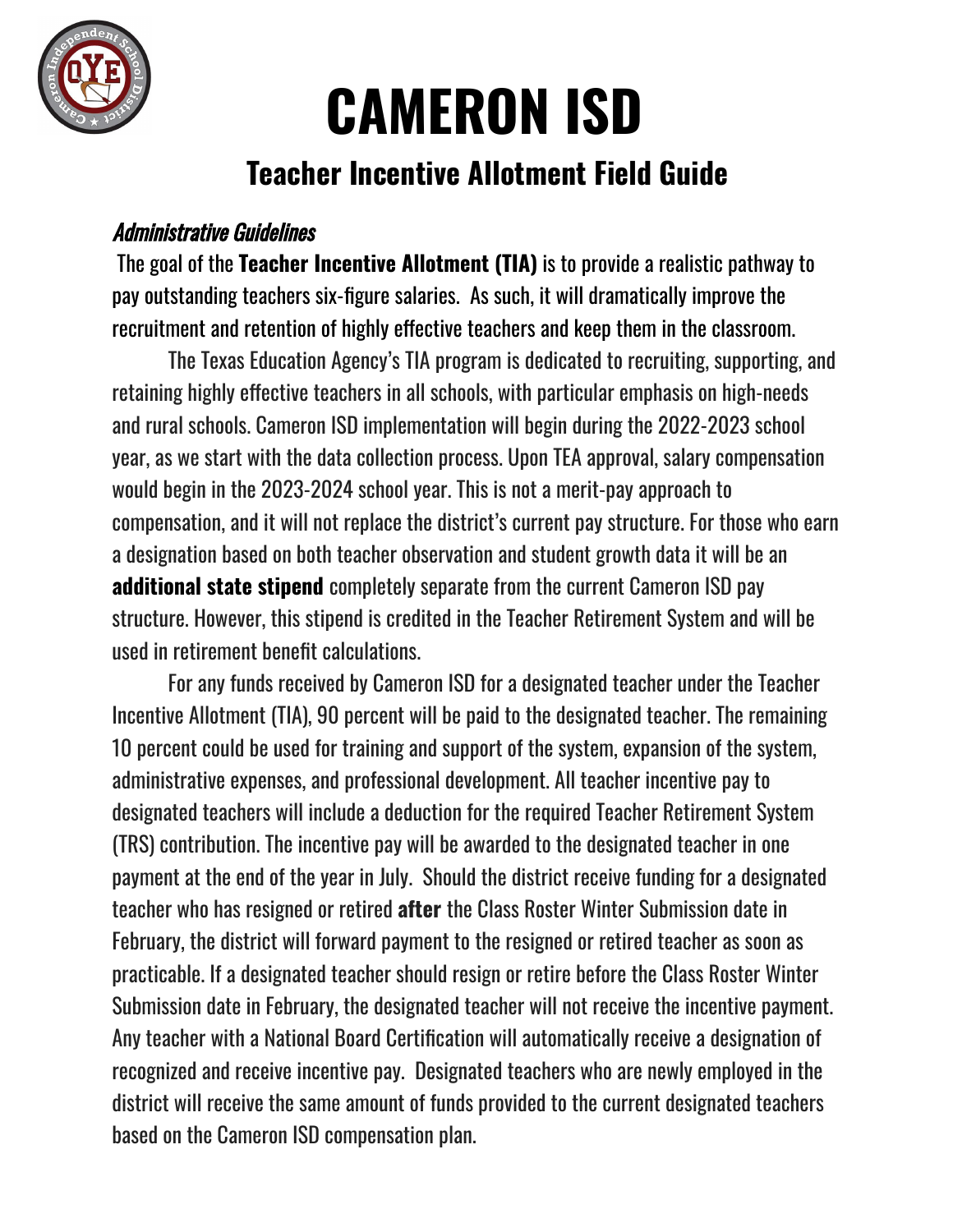

## **Teacher Incentive Allotment Field Guide**

#### **District Approval Process**

The Teacher Incentive Allotment is fully funded by the Texas Education Agency. District approval requires a two-step process. The district submits an application to the Texas Education Agency. Upon initial application approval by TEA, the district then submits both teacher observation and student performance measures to Texas Tech University. Texas Tech officials examine the submission and verify that the evidence is valid and reliable. Final approval is granted by TEA and designations (Recognized, Exemplary, Master) are placed on teacher certificates. Districts are notified and receive funding for teacher awards.

#### **Teacher Eligibility**

The teacher must have a valid SBEC certificate. Eligible types of certificates include: Standard, Professional, Provisional. Eligible classes of certificates include: Classroom teacher (Chapter 233), Reading Specialist (Chapter 239), Legacy Master Teacher. The teacher must be coded 087 (Teacher) per the Public Education Information Management System (PEIMS) description of codes for 90 days at 100% of the day (equivalent to four and one-half months or a full semester) or 180 days required at 50-99% of the day and compensated for that employment.

| <b>Designation</b> | 90% Teacher<br><b>Compensation</b> | <b>10% District</b> |
|--------------------|------------------------------------|---------------------|
| Recognized         | \$4,050-\$8,100                    | \$450-\$900         |
| <b>Exemplary</b>   | \$8,100-\$16,200                   | \$600-\$1,800       |
| <b>Master</b>      | \$15,300-\$28,800                  | \$1,200-\$3,200     |

#### **Designation Funding**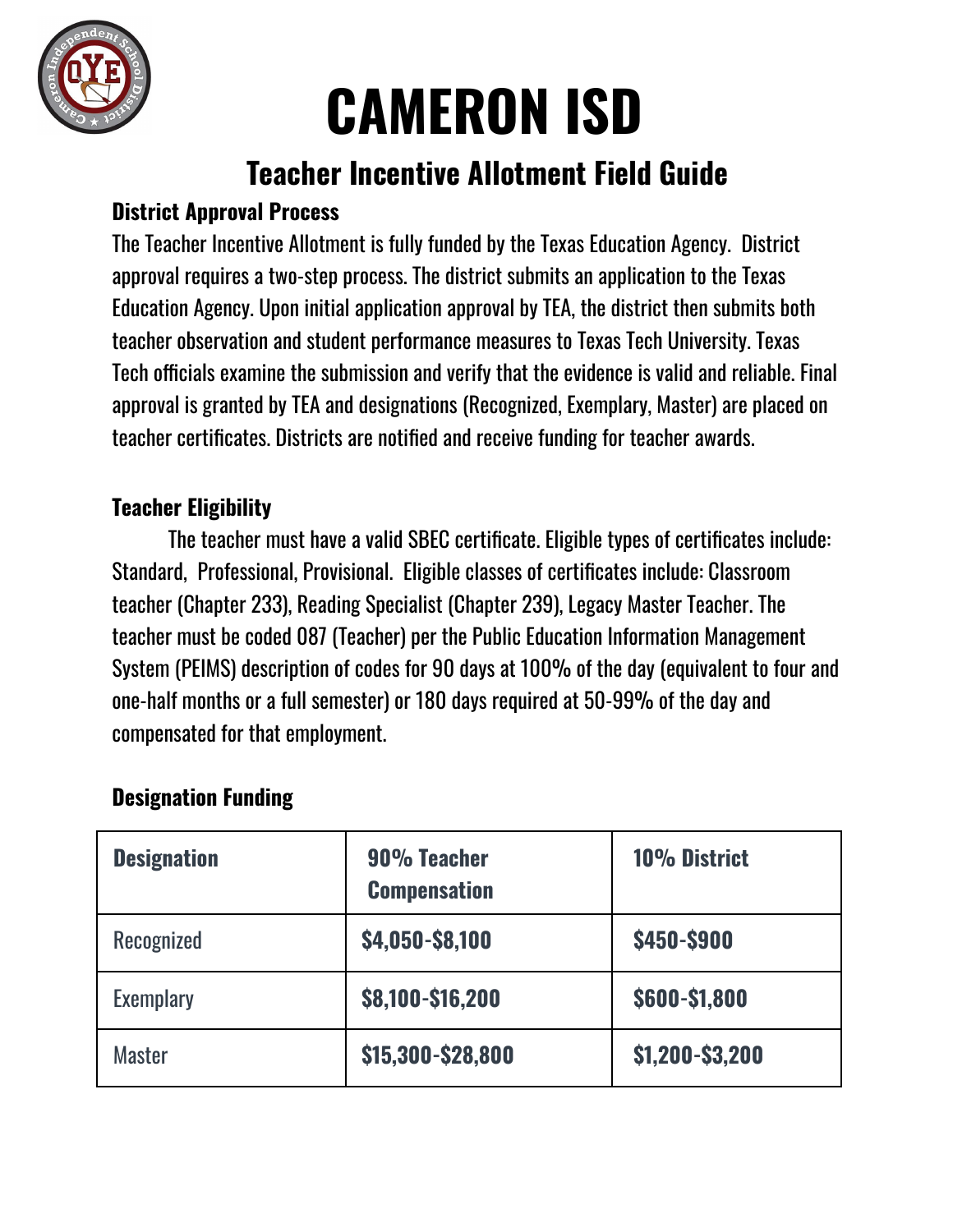

## **Teacher Incentive Allotment Field Guide**



### **Teacher Incentive Allotment Funding**

|                                                        |                     |                        |                |                 |                  |          |             |          | <b>More Need</b> |                                 |
|--------------------------------------------------------|---------------------|------------------------|----------------|-----------------|------------------|----------|-------------|----------|------------------|---------------------------------|
|                                                        |                     |                        | <b>Tier</b>    | Non Eco-<br>Dis | Tier 1           | Tier 2   | Tier 3      | Tier 4   | Tier 5           |                                 |
| <b>Designation</b><br><b>Multiplier</b><br><b>Base</b> |                     | Student<br>Point Value | X <sub>0</sub> | X 0.5           | X <sub>1.0</sub> | X 2.0    | X 3.0       | $X$ 4.0  |                  |                                 |
|                                                        |                     |                        | Non-rural      | \$3,000         | \$3,750          | \$4,500  | \$6,000     | \$7,500  | \$9,000          |                                 |
| Recognized                                             | \$3,000             | \$1,500                | Rural          | \$4,500         | \$6,000          | \$7,500  | \$<br>9,000 | \$9,000  | \$9,000          |                                 |
|                                                        |                     |                        | Non-rural      | \$6,000         | \$7,500          | \$9,000  | \$12,000    | \$15,000 | \$18,000         | <b>Maxfunding</b><br>$amount =$ |
| <b>Exemplary</b>                                       | \$6,000             | \$3,000                | Rural          | \$9,000         | \$12,000         | \$15,000 | \$18,000    | \$18,000 | \$18,000         | \$32,000                        |
|                                                        |                     |                        | Non-rural      | \$12,000        | \$14,500         | \$17,000 | \$22,000    | \$27,000 | \$32,000         |                                 |
| <b>Master</b>                                          | \$12,000            | \$5,000                | Rural          | \$17,000        | \$22,000         | \$27,000 | \$32,000    | \$32,000 | \$32,000         |                                 |
|                                                        | <b>More Funding</b> |                        |                |                 |                  |          |             |          |                  |                                 |

#### **Teacher Designation Award Amount Determinations**

The funding available from the Teacher Incentive Allotment varies by designation. The exact amount of funding per teacher is determined by a formula that takes into account the level of socioeconomic need at the campus and whether the campus is rural. Funding for a Recognized designation ranges from \$3-9K, Exemplary designation ranges from \$6-18K, and Master designations range from \$12-32K.

#### **TIA Designations**

Designations are Recognized, Exemplary and Master. Once earned, designations remain valid for a period of five years. They are determined utilizing both teacher observation ratings and student performance data. The teacher observation component requires minimum average scores across domain 2 and 3 along with a minimum rating required for each dimension in domain 2 or 3.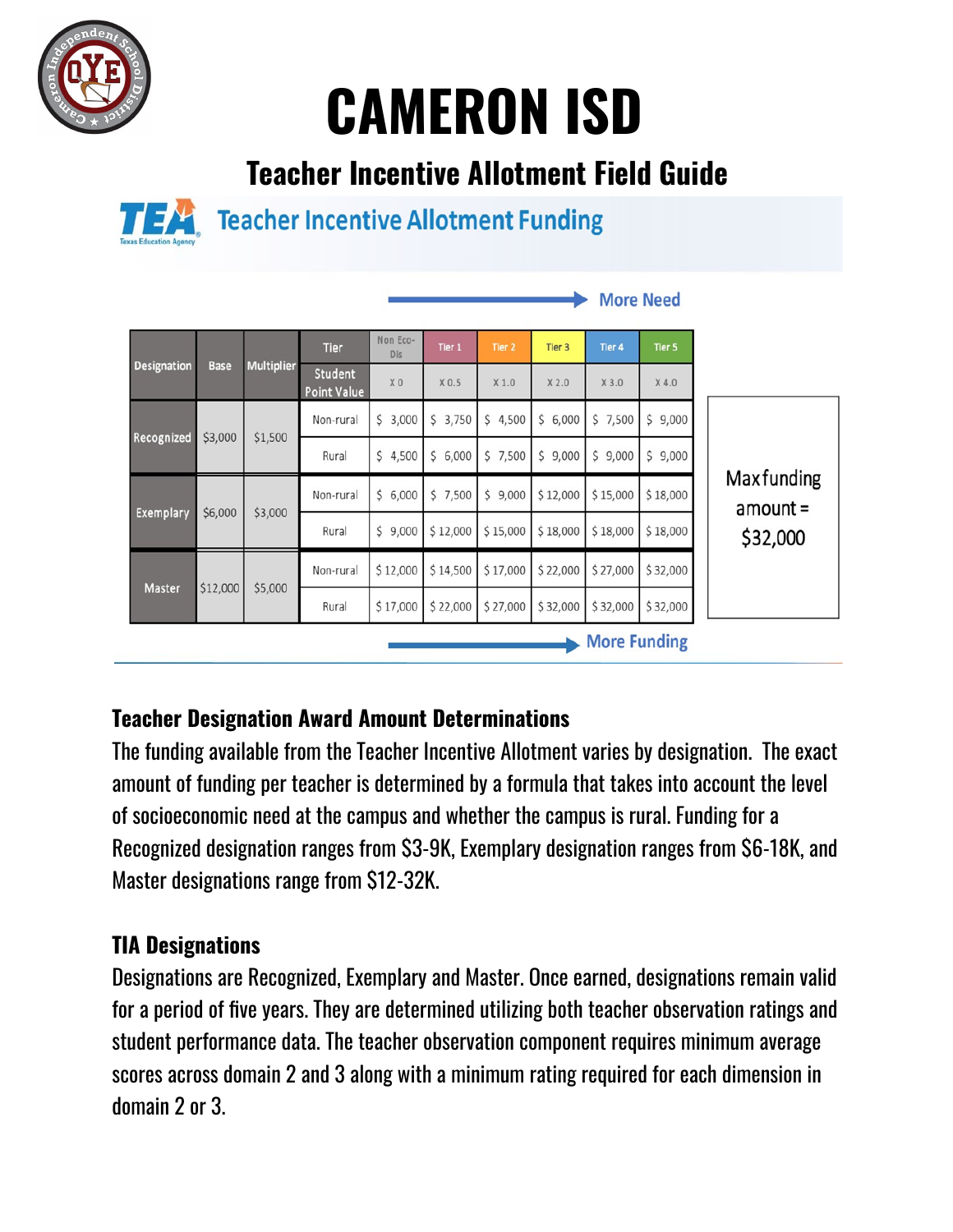

## **Teacher Incentive Allotment Field Guide**

#### **State-wide Teacher Observation Performance Standards**

Cameron ISD will use data from the T-TESS annual evaluations to determine eligibility for the TIA. CISD requires all appraisers to be fully certified and to renew and recalibrate their appraisal certificate annually. CISD holds an annual professional development that covers the entire T-TESS appraisal system. All certified teachers are required to complete this professional development. This professional development breaks down the process, including all domains and dimensions. The goal of this training is to ensure that all certified teachers understand what each of the 5 performance levels looks like for all the domains and dimensions. Each teacher will receive at a minimum, a 45 minute yearly evaluation by a certified appraiser in order to be eligible for a designation. Per board policy, teachers can request a 2nd appraisal if they did not agree on the first appraisal. Teachers will receive multiple partial observations/walk-throughs that will be used for written feedback and a verbal conference for all observations. Yearly reviews of all appraisals are carried out by campus principals, assistant superintendent, and/or superintendent. These reviews are used to determine if any irregularities or other trends are occurring in the district. If any irregularities are found, an action plan to correct the issues will be put into place.

The Cameron ISD TIA plan will use the following T-TESS standards to determine designation eligibility for the 8 dimensions in Domains 2 and 3:

A numerical representation will be assigned to the 5 scoring labels.

- Distinguished will receive a value of 5
- Accomplished will receive a value of 4
- $\bullet$  Proficient will receive a value of 3
- Developing will receive a value of 2
- Improvement Needed will receive a value of 1
- A teacher must receive a "3" or better in all 8 dimensions to be eligible for a designation.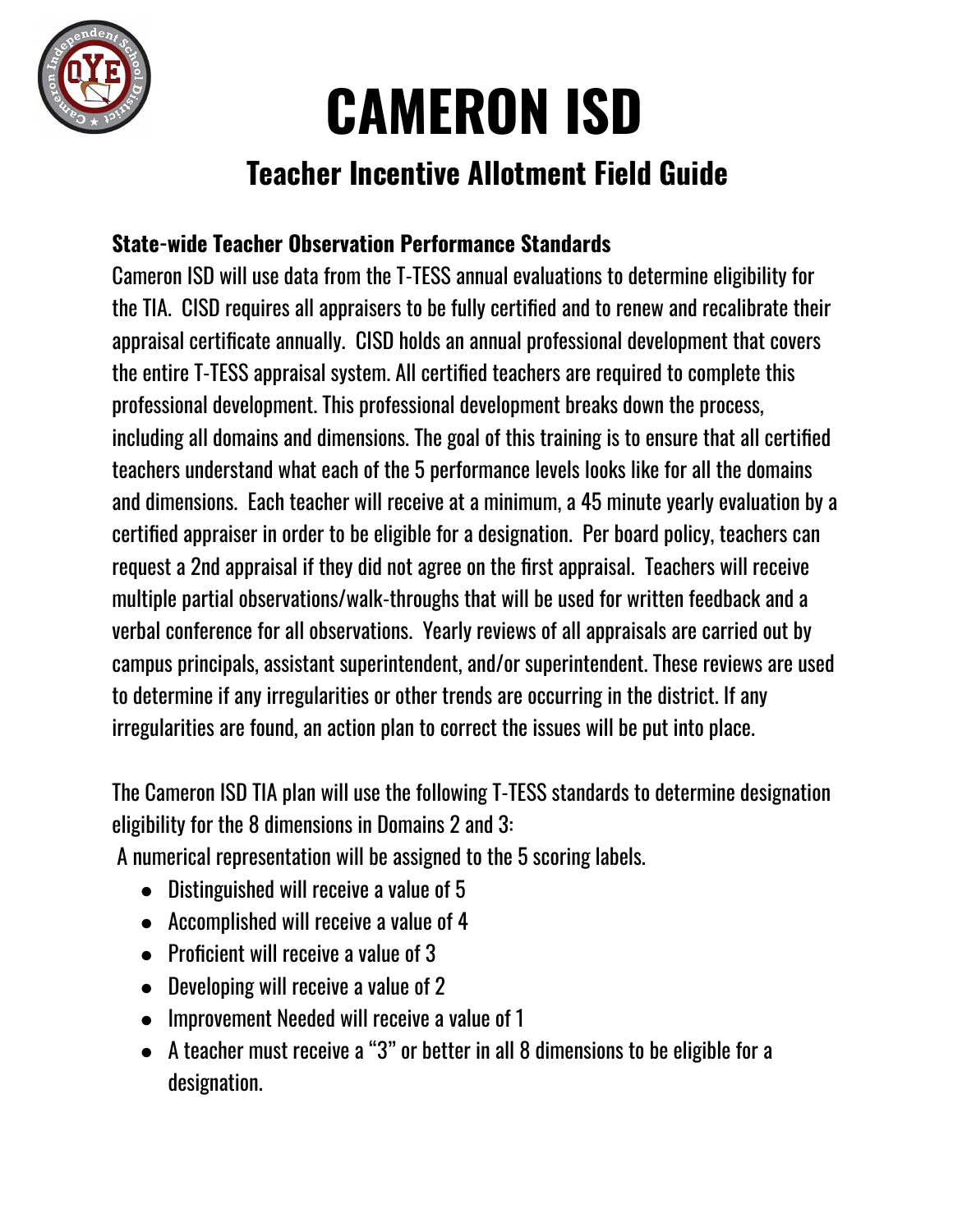

## **Teacher Incentive Allotment Field Guide**

The overall appraisal value will be determined by adding up all the scores for the 8 dimensions and dividing by 8. EXAMPLE of teacher appraisal scores are as follows:

| <b>Dimension</b> | Rating               | <b>Score Assigned</b> |
|------------------|----------------------|-----------------------|
| 2.1              | <b>Proficient</b>    | 3                     |
| 2.2              | Accomplished         | 4                     |
| 2.3              | Accomplished         | 4                     |
| 2.4              | <b>Distinguished</b> | 5                     |
| 2.5              | Accomplished         | 4                     |
| 3.1              | <b>Distinguished</b> | 5                     |
| 3.2              | <b>Proficient</b>    | 3                     |
| 3.3              | <b>Distinguished</b> | 5                     |

Total points = 33 divided by 8 total dimensions = 4.1 Average. This score would equate to an Exemplary rating.

The minimum average scores were derived from a statewide analysis of T-TESS observations with scores on a 1-5 scale. Teachers in each of the three designated categories tend to have scores above these minimum averages, however the overall holistic review may allow for scores that are nominally lower than these stated minimums in some cases.

| <b>Designation Level</b> | <b>Minimum Average Score</b><br><b>Across Domain 2 &amp; 3</b> | <b>Minimum Rating Required</b><br>for each Dimension in<br>Domain 2 & 3 |
|--------------------------|----------------------------------------------------------------|-------------------------------------------------------------------------|
| Recognized               | 3.7                                                            | At least 3 (proficient) on all<br>dimension                             |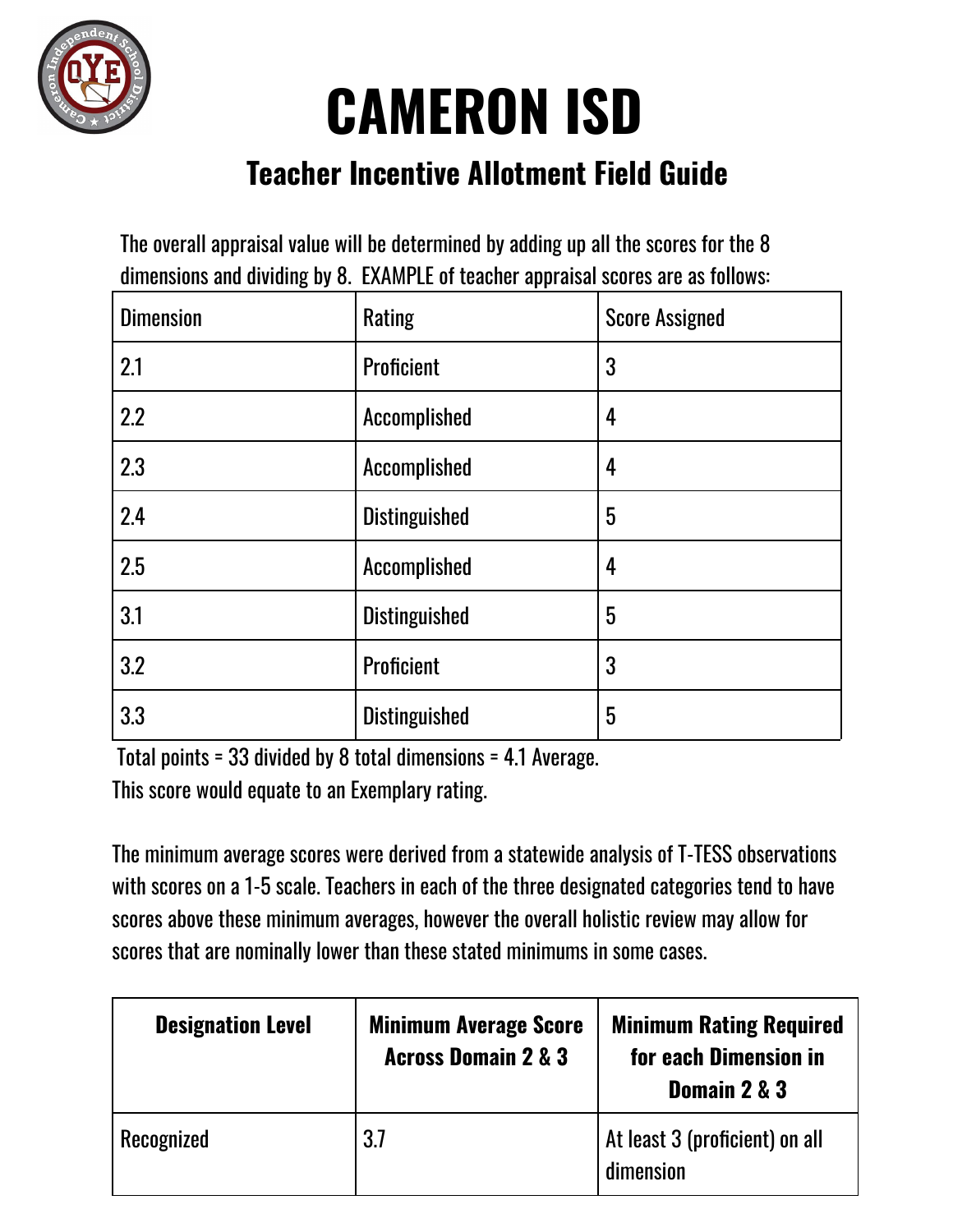

## **Teacher Incentive Allotment Field Guide**

| <b>Exemplary</b> | 3.9 | At least 3 (proficient) on all<br>dimensions |
|------------------|-----|----------------------------------------------|
| Master           | 4.5 | At least 3 (proficient) on all<br>dimensions |

#### **Master Teacher**

Master-level teacher designation indicates that the identified teacher has achieved a level of teacher appraisal and student growth performance that places them in a level commensurate with the top 5% of teachers statewide.

#### **Exemplary Teacher**

Exemplary level teacher designation indicates that the identified teacher has achieved a level of teacher appraisal and student growth performance that places them in a level commensurate with the top 20% of teachers statewide.

#### **Recognized Teacher**

Recognized level teacher designation indicates that the identified teacher has achieved a level of teacher appraisal and student growth performance that places them in a level commensurate with the top 33% of teachers statewide.

#### **National Board Certification**

An alternate path to a TIA recognized designation through National Board Certification is available in 25 certificate areas across 16 disciplines with an emphasis on grade levels from PK through 12th grade. CISD staff who possess a National Board Certification should contact CISD's Human Resource Department to provide the necessary documentation. Staff interested in pursuing National Board Certification are encouraged to consult the *National Board for [Professional](https://www.nbpts.org/national-board-certification/) Teaching Standards site* for more information.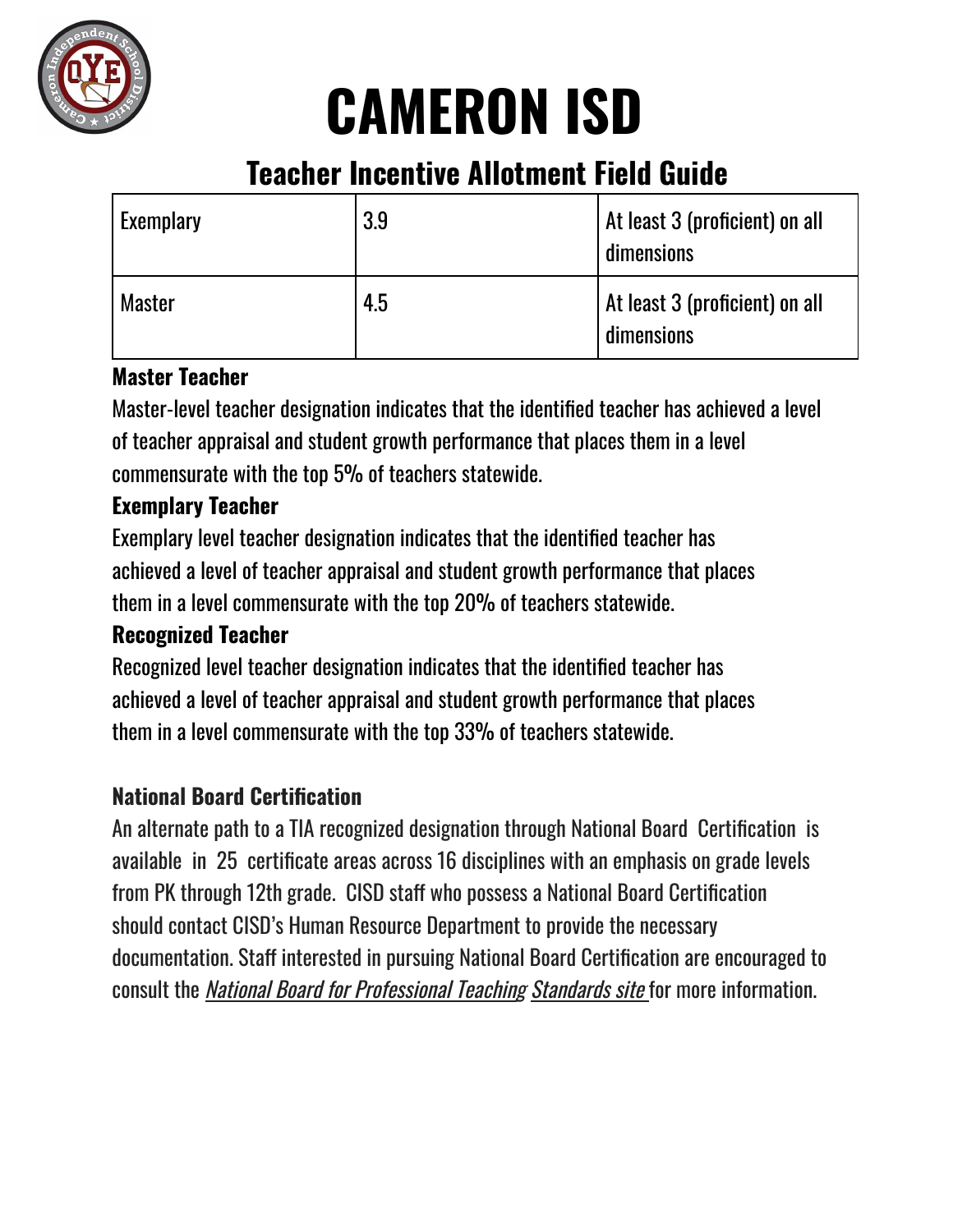

## **Teacher Incentive Allotment Field Guide**

#### **Scoring Rubrics and Current areas eligible for Designation**

| <b>Grade/Subject</b>                                                 | <b>Growth Measure Instrument</b>                      |
|----------------------------------------------------------------------|-------------------------------------------------------|
| PreK4/Reading                                                        | CLI                                                   |
| K-12 Reading                                                         | <b>Renaissance STAR Reading</b>                       |
| K-8 Math, Alg I, Geometry, Alg II                                    | <b>Renaissance STAR Math</b>                          |
| 5th science, 8th science, 8th social<br>studies, US History, Biology | Released STAAR - BOY & STAAR assessment in the spring |
| <b>CTE Certification Courses</b>                                     | iCEV pre/post growth                                  |

| <b>Recognized Teacher</b>      | <b>Exemplary Teacher</b>       | <b>Master Teacher</b>          |
|--------------------------------|--------------------------------|--------------------------------|
| 55% of students meet or exceed | 60% of students meet or exceed | 70% of students meet or exceed |
| expected growth                | expected growth                | expected growth                |

|                                                                                                     | <b>T-Tess Observation</b><br><b>Domain 2 and 3 Average</b> |                       |              |              |                |  |  |
|-----------------------------------------------------------------------------------------------------|------------------------------------------------------------|-----------------------|--------------|--------------|----------------|--|--|
| <b>Student</b><br><b>Growth</b><br><b>Index for</b><br><b>CLI</b><br><b>PreK4</b><br><b>READING</b> |                                                            | <b>4.5 or Greater</b> | $4.0 - 4.49$ | $3.7 - 3.99$ | 3.69 and below |  |  |
|                                                                                                     | $80%$ or<br>above                                          |                       |              |              | <b>None</b>    |  |  |
|                                                                                                     | 70-79%                                                     |                       |              |              | <b>None</b>    |  |  |
|                                                                                                     | 60-69%                                                     |                       |              |              | <b>None</b>    |  |  |
|                                                                                                     | $55 - 59%$                                                 |                       |              |              | <b>None</b>    |  |  |
|                                                                                                     |                                                            | <b>None</b>           | <b>None</b>  | <b>None</b>  | <b>None</b>    |  |  |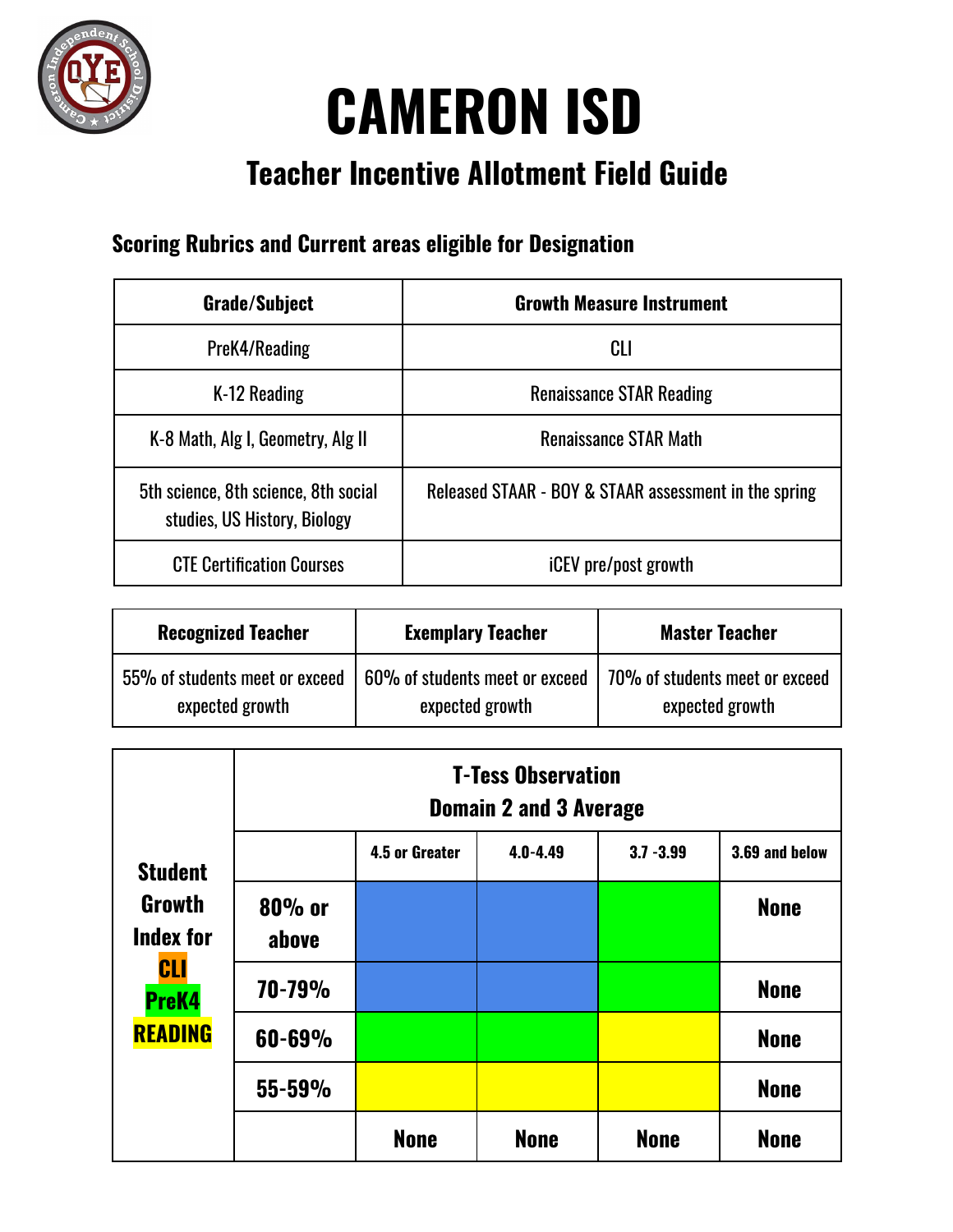

## **Teacher Incentive Allotment Field Guide**

| <b>Student</b><br><b>Growth</b><br><b>Index for</b><br>$K-12$<br><b>RENSTAR</b><br><b>READING</b> | <b>T-Tess Observation</b><br><b>Domain 2 and 3 Average</b> |                |              |              |                |  |
|---------------------------------------------------------------------------------------------------|------------------------------------------------------------|----------------|--------------|--------------|----------------|--|
|                                                                                                   |                                                            | 4.5 or Greater | $3.9 - 4.49$ | $3.7 - 3.99$ | 3.69 and below |  |
|                                                                                                   | $80%$ or<br>above                                          |                |              |              | <b>None</b>    |  |
|                                                                                                   | 70-79%                                                     |                |              |              | <b>None</b>    |  |
|                                                                                                   | 60-69%                                                     |                |              |              | <b>None</b>    |  |
|                                                                                                   | $55 - 59%$                                                 |                |              |              | <b>None</b>    |  |
|                                                                                                   |                                                            | <b>None</b>    | <b>None</b>  | <b>None</b>  | <b>None</b>    |  |

| <b>Student</b><br>Growth<br><b>Index for</b>                       | <b>T-Tess Observation</b><br><b>Domain 2 and 3 Average</b> |                       |              |              |                |  |
|--------------------------------------------------------------------|------------------------------------------------------------|-----------------------|--------------|--------------|----------------|--|
|                                                                    |                                                            | <b>4.5 or Greater</b> | $3.9 - 4.49$ | $3.7 - 3.99$ | 3.69 and below |  |
| <b>K-8,</b><br>Alg I,                                              | $80%$ or<br>above                                          |                       |              |              | <b>None</b>    |  |
| <b>Geometry,</b><br><b>Alg II</b><br><b>RENSTAR</b><br><b>MATH</b> | 70-79%                                                     |                       |              |              | <b>None</b>    |  |
|                                                                    | 60-69%                                                     |                       |              |              | <b>None</b>    |  |
|                                                                    | $55 - 59%$                                                 |                       |              |              | <b>None</b>    |  |
|                                                                    |                                                            | <b>None</b>           | <b>None</b>  | <b>None</b>  | <b>None</b>    |  |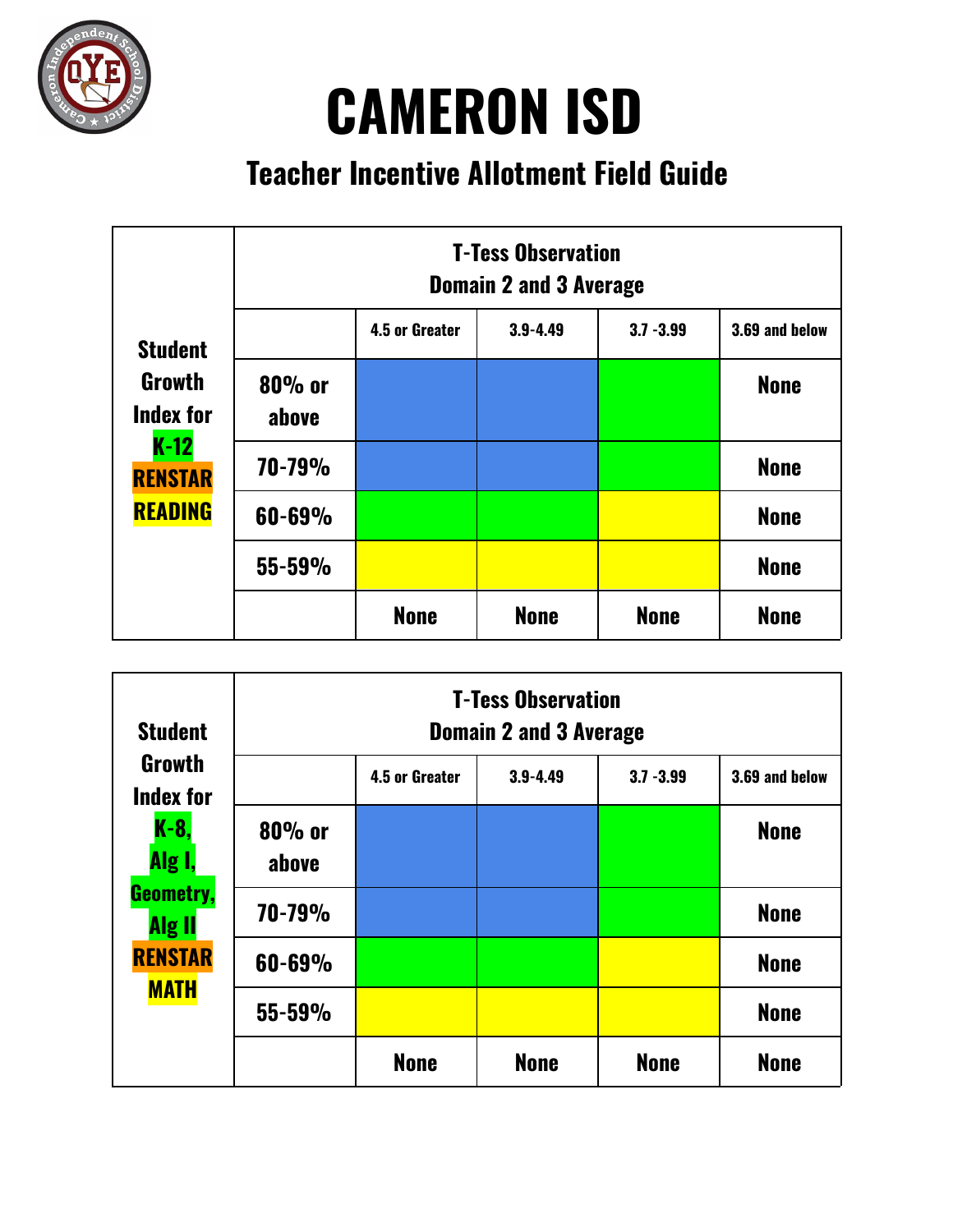

## **Teacher Incentive Allotment Field Guide**

| <b>Student</b><br><b>Growth</b>                                                                                                                  |                   |                       | <b>T-Tess Observation</b><br><b>Domain 2 and 3 Average</b> |              |                |
|--------------------------------------------------------------------------------------------------------------------------------------------------|-------------------|-----------------------|------------------------------------------------------------|--------------|----------------|
| <b>Index for</b><br><b>High</b><br>school<br><b>CTE</b><br><b>Certification</b><br><b>Courses</b><br><b>iCEV</b><br>pre-test<br>and<br>post test |                   | <b>4.5 or Greater</b> | $4.0 - 4.49$                                               | $3.7 - 3.99$ | 3.69 and below |
|                                                                                                                                                  | $80%$ or<br>above |                       |                                                            |              | <b>None</b>    |
|                                                                                                                                                  | 70-79%            |                       |                                                            |              | <b>None</b>    |
|                                                                                                                                                  | 60-69%            |                       |                                                            |              | <b>None</b>    |
|                                                                                                                                                  | $55 - 59%$        |                       |                                                            |              | <b>None</b>    |
|                                                                                                                                                  |                   | <b>None</b>           | <b>None</b>                                                | <b>None</b>  | <b>None</b>    |

| <b>Student</b><br><b>Growth</b><br><b>Index for</b><br><mark>5th sci</mark> , | <b>T-Tess Observation</b><br><b>Domain 2 and 3 Average</b> |                       |              |              |                |
|-------------------------------------------------------------------------------|------------------------------------------------------------|-----------------------|--------------|--------------|----------------|
|                                                                               |                                                            | <b>4.5 or Greater</b> | $4.0 - 4.49$ | $3.7 - 3.99$ | 3.69 and below |
| 8th sci,<br>8th SS,<br><b>HS US</b>                                           | $80%$ or<br>above                                          |                       |              |              | <b>None</b>    |
| <b>History</b> ,<br><b>HS Biology</b>                                         | 70-79%                                                     |                       |              |              | <b>None</b>    |
| <b>Spring STAAR</b><br><b>&amp; EOC</b>                                       | 60-69%                                                     |                       |              |              | <b>None</b>    |
|                                                                               | $55 - 59%$                                                 |                       |              |              | <b>None</b>    |
|                                                                               |                                                            | <b>None</b>           | <b>None</b>  | <b>None</b>  | <b>None</b>    |